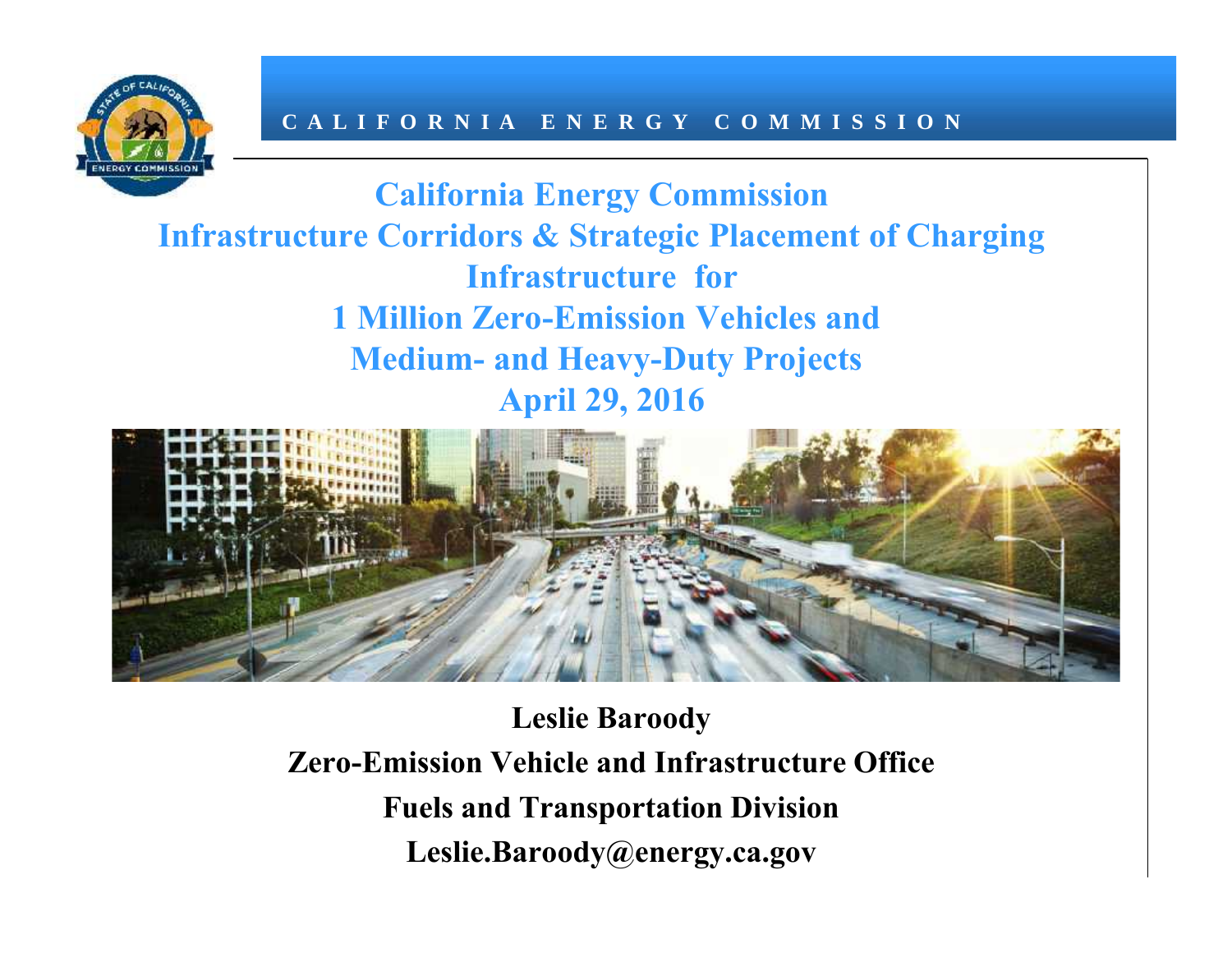

### Assembly Bill 8 (Perea, Chapter 401, Statutes of 2013)

#### Assembly Bill No. 8

#### CHAPTER 491

As actionment Sections 41081, 44060 5, 44125, 44725, 44229, 442170.3.<br>As actionment Sections 41081, 44205, 44181, 44182, 44283, 44287, 44297, 44217, Au act to annual Sections 41081, 44060 5, 44125, 44723, 44287, 44287, 44287, 44287, 44287, 44287, 44287, 44287, 44287, 44287, 44287, 44287, 44287, 44287, 44287, 44287, 44287, 44287, 44287, 44287, 44287, 44287, 44287, 44287 Au act to must of Sections 1141-15, 14(25), 14(25), 14(25), 14(25), 14(27), 14(27), 14(27), 14(27), 14(27), 14(27), 14(27), 14(27), 14(27), 14(27), 14(27), 14(27), 14(27), 14(27), 14(27), 14(27), 14(27), 14(27), 14(27), 1 44271, 44272, 443/92 of, to add and repeal Section 43018 yet are to see that 44299 1, and 44299 de Health and Safety Code, to matrix Sections 42885<br>Section 44299 of, the Health and Safety Code, to matrix Sections 9250.1,<br>  $41299.1$  and  $44299$  of the Health and Safety Code. to much Sections 9250.1.<br>Section  $44299$  of the Health and Safety Code. and to annual Sections 9250.1.<br>and 4.3889 of the Peddic Resources Code. and to annual Sections 9 Section 44299 of, the Health and Sections to annual Sections 9230.1.<br>and 42889 of the Peblic Resources Code, and to annual Sections as<br>9250.1 9261.1. and 9853 6 of the Velucle Code, relating to velucular air<br>9250.1 9261.1. and 42889 of the Putter Seawance.<br>9250.1, 9261.1, and 9853.6 of the Velacle Code: relating to venezually<br>pollution, and declaring the urgency thereof, to take effect immediately

(Approved by Geometer September 28, 2013, 24th with ced by Governor September 28, 2013.)

#### LEGISLATIVE COUNSELS DIGEST

container on the technologies, funding program<br>ABS, Peres, Alternative fuel and telacle technologies, funding program<br>ABS, Peres, Alternative and Recruits ABS, Penn Alternative Siel and tehnile technologies. Inating proposed and<br>(1) Exposing law establishes the Alternative and Researches Fuel and<br>(1) Exposing law establishes the Alternative Early Engine Engineering AB 8, Person Alternative higher the Alternative and Respectible Party (1) Excludes the Alternative and Respective Reserves.<br>(1) Excludes Technology Prospins administered by the State Energy Reserves.<br>Vehicle Technology Pro (1) Existing law estimates the particular and provide to specificate the Velascian School of Pechanics Contains the particle to specificate Contains and Development Commission, to provide to specificate Contains and Develo Vehicle Technology Program Communion to provide to specificate conservation and Development Community, pants, hours, house procedures and upon appropriate the measures, for the development and upon appropriate the measures Conservation and Development Community mants, Joann, Losa estamantes and upon appropriation by the Republicant grants, for the development and upon appropriate the method of the development and the conservation of the supp open appropriation by the Leptopriate measures, for the developments are<br>revolving home, or other appropriate measures, for the development of measures<br>deployment of unanovative vectoriologies that would wanter push. Exist recolving learn, or other appropriate that would teatsform Cancelation Entrance of any contract of mass of the state of the state of the state of the state of the state of the state of the state of the state of the state o deployment of unances to help orain the same a channel change place is reading<br>fact and vehicle types to help orain the same is expected are elegible for funding<br>the specifiers that only ordina projects or programs are ele fuel and vehicle types on new projects or programs are elegible as and circumful<br>law specifies that only on the projects or programs can have fared that<br>including block games administered by public entriests or near progra law specifies that only certain<br>mattered by gubic entrance on more contracts including block grants a<br>function and program is contracted in the matter of a more certain<br>education from the contracted of alternative and mete including block grants antimple projects, education and program powers free and<br>orchardogy entities for multiple projects, educations and reclamed<br>only or charged the control of alternative and reservations to develop<br>with sechantingly entities for multiple point of alternative and respective to develop within California, and development of absenting the communication to develop within California and ones, Example has requires the communicat within California, and one to keeping has usquares the commission consists for vehicle technology censers Excang has no determine presentes and opportunities for the Asia Capital and the contemporary plan to determine pres velocia technology centers. Example of the programme processes and opportunity and adopt an antennance processes the Ast Quality improvements Program.<br>and adopt an antennance also constructed that Quality improvements are and adopt an anomana pian or oversel the Air Quality languagement Proposes<br>the program Existing law into control the Rosentes. Board, to final air quality<br>administered by the State Air Researces. Board, to final and contro

the program Excess of the Soute Air Resources Bones, we related by the Soute Air Resources Bones<br>missionered by the Soute Air field vehicle technologies.<br>mission or all could meande that the unit board has seen of other demastered by the built of the land vehicle technologies.<br>Expressed interaction and the land vehicle technologies to enforce<br>processed provide that the same board has no minority to enforce<br>This bill would provide that the improvement projects relates that the wore board has no authority to ensure This bill would provide that the order regulations or other regulations of the state of the content of the content of the content of the content o

This bill would provide a clean field order regulation or other references of the experiment of the control of the control of the control of the control of the control of the control of the control of the control or the st any element of its equiting clean means any supplier, as defined and<br>that requires of has the effect of requiring for the construction of<br>that requires or provide fracting to the construction construction of<br>construct, ope that requires on has the existent or regional for the construction or operation the construct. operate of provide finalizing stations. The bull words on particular construct. Operation of provides finalizing stations. The communities of provide measurements. The bill would require the community publicly available hydrogens finding statuant The bill would require that have any publicly available and make available to the public, no funded ve any publicly annihile trying make available to the public, no later than now<br>case board to appropriate and make available to the desired to held which<br>for the later person there are a single to be sold or the notation of<br>t unte board to aggregate and masse of the number of hydrogen-fueled vertex.<br>193, 2014, and every year theoretics, the number of hydrogen-fueled ones the set of<br>193, 2014, and every year theoretics preject to be sold or leas 30, 2014, and every year interesting project to be sold or leased over the characteristic matrix vehicle manufacturem project to be sold or layed and the matrix of Monte Telescope. The specifical property of Monte Telescop that motor vehicle manufacturem point, and the number of hydroger-motor<br>3 years, as reported to the stare board, and the number of Moor Vehicles introduced<br>3 years, as reported with the Depositment of Moore Solution annoul 3 years, as reported with the Department of Motor Vehicles incomparative<br>vehicles registered with the Department to allocate \$20 million annually,<br>30. The bill would negate the commutation to allocate \$20 million annually. vehicles registered with the toepommuten to allocate 520 million announces.<br>30. The bill would require the commutent to allocate 520 million announces.<br>30. The bill would require the commutation to allocate 520 million ann • Extends ARFVTP funding through January 1, 2024  $\checkmark$  \$100 million per year

• To transform California's transportation market into a diverse collection of alternative fuels and technologies and reduce California's dependence on petroleum.

*"…develop and deploy innovative technologies that transform California's fuel and vehicle types to help attain the state's climate change policies."* (Health and Safety Code Section 44272(a))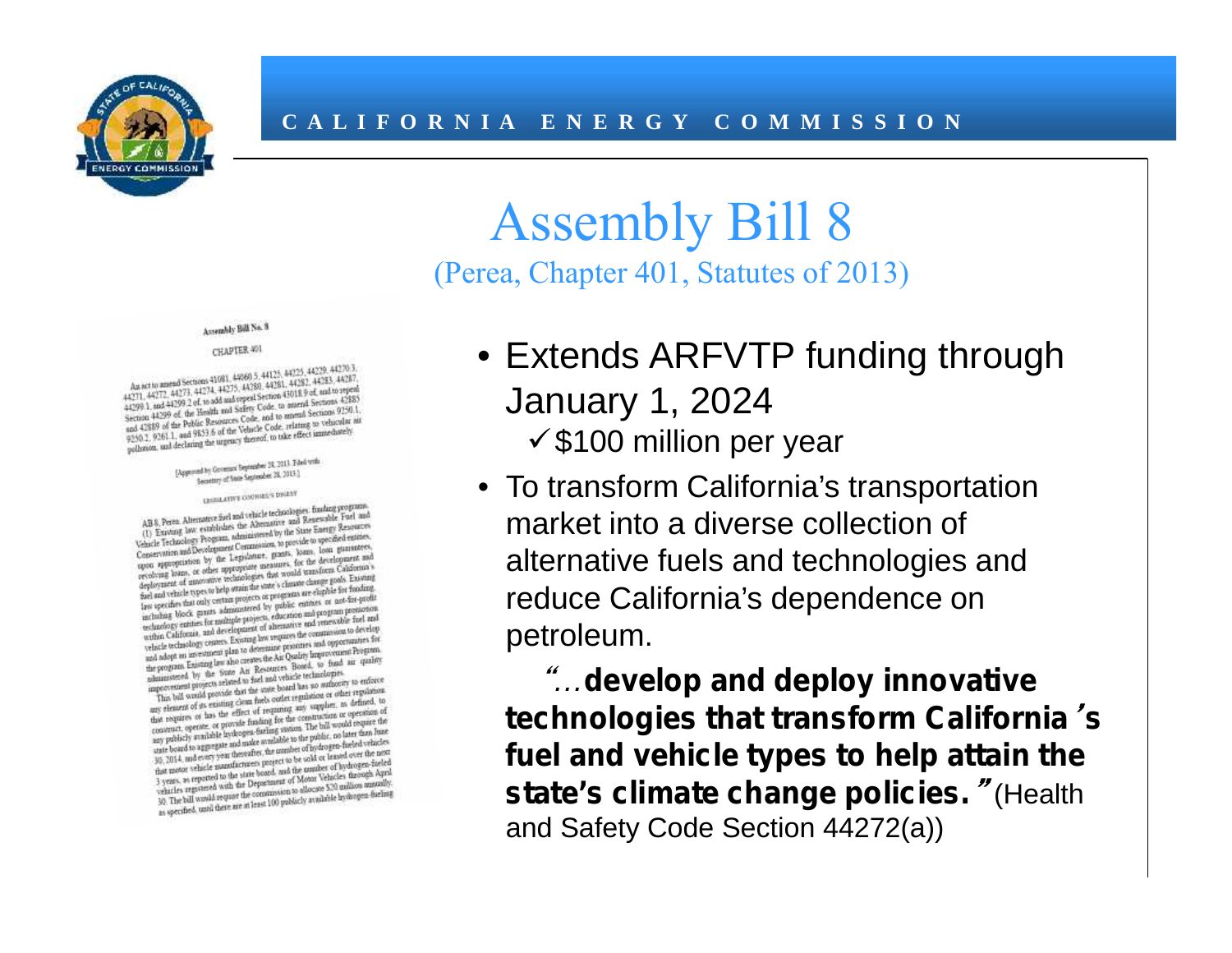

# **ARFVTP Funding Summary: 2009-2015**

|                                      | <b>Funding</b>              | <b>Percent</b>  | <b>Number</b>              |
|--------------------------------------|-----------------------------|-----------------|----------------------------|
| <b>Investment Areas</b>              | <b>Amount</b><br>(millions) | of Total<br>(%) | <b>of</b><br><b>Awards</b> |
| <b>Biofuels</b>                      | \$158                       | 26              | 61                         |
| <b>Electric Drive</b>                | \$199                       | 33              | 153                        |
| <b>Natural Gas</b>                   | \$95                        | 16              | 185                        |
| <b>Hydrogen</b>                      | \$113                       | 19              | 72                         |
| <b>Workforce Development</b>         | \$28                        | 4               | 58                         |
| <b>Market &amp; Program Develop.</b> | \$13                        | $\overline{2}$  | 16                         |
| <b>Total</b>                         | \$606                       | 100             | 545                        |

Through Q4 2015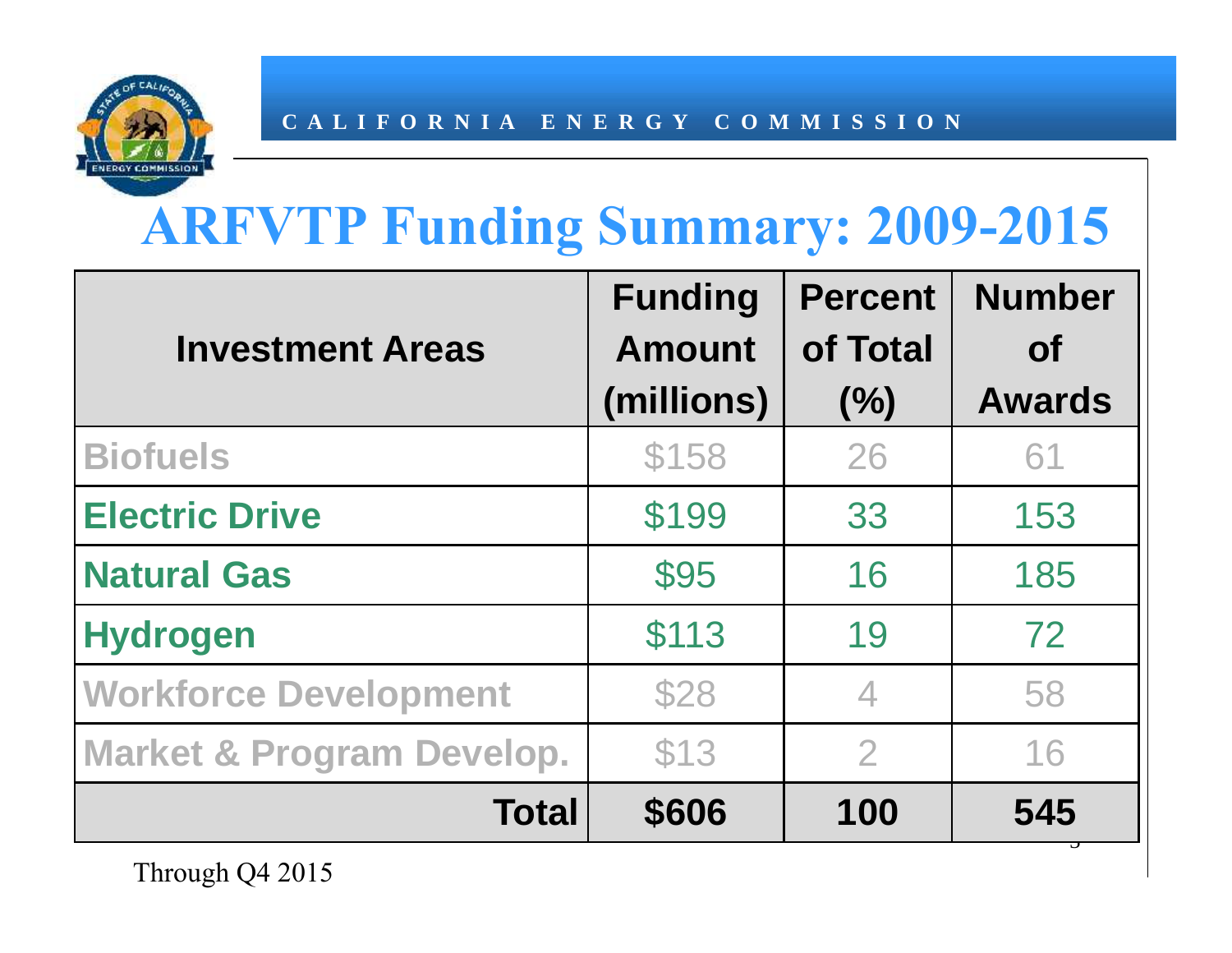

# **Funding Allocations for 2016-2017**

| Category                                         | <b>Funded Activity</b>                                                                  | <b>Proposed</b><br><b>Funding</b><br><b>Allocation</b> |
|--------------------------------------------------|-----------------------------------------------------------------------------------------|--------------------------------------------------------|
| <b>Alternative Fuel</b><br><b>Production</b>     | <b>Biofuel Production and Supply</b>                                                    | \$20 million                                           |
|                                                  | <b>Electric Charging Infrastructure</b>                                                 | \$17 million                                           |
| <b>Alternative Fuel</b><br><b>Infrastructure</b> | <b>Hydrogen Refueling Infrastructure</b>                                                | \$20 million                                           |
|                                                  | <b>Natural Gas Fueling Infrastructure</b>                                               | \$2.5 million                                          |
| <b>Alternative Fuel and</b>                      | <b>Natural Gas Vehicle Incentives</b>                                                   | \$10 million                                           |
| <b>Advanced Technology</b><br><b>Vehicles</b>    | Medium- and Heavy-Duty Advanced Vehicle<br><b>Technology Demonstration and Scale-Up</b> | \$23 million                                           |
|                                                  | <b>Emerging Opportunities</b>                                                           | \$3 million                                            |
| <b>Related Needs and</b><br><b>Opportunities</b> | <b>Workforce Training and Development</b>                                               | \$2.5 million                                          |
|                                                  | <b>Regional Readiness</b>                                                               | \$2 million                                            |
|                                                  | <b>Total Proposed</b>                                                                   | \$100 million                                          |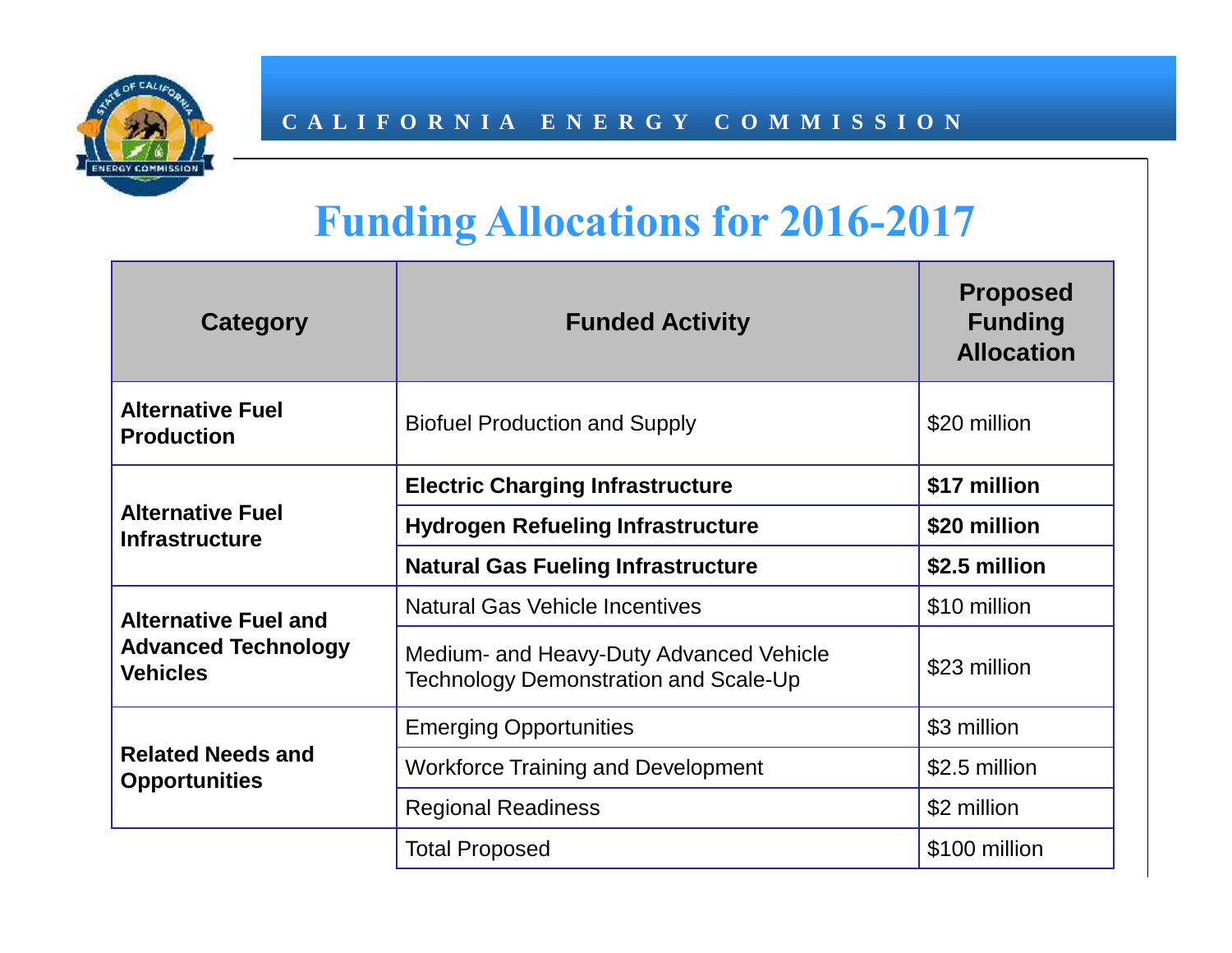

# Fixing America's Surface Transportation (FAST) Act

Federal legislation that authorizes \$305 billion over fiscal years 2016-2020 to:

- $\triangleright$  Improve surface transportation infrastructure (including roads, bridges, transit systems, and rail transportation network)
- $\triangleright$  Reform and strengthen transportation programs
- $\triangleright$  Provide long-term certainty and flexibility for states and local governments
- $\triangleright$  Streamline project approval processes while maintaining safety.

Currently, 4 notices for funding opportunities.

- Advanced Transportation and Congestion Management Technologies Deployment Initiative
- $\triangleright$  Letters of Interest for Credit Assistance under the Transportation Infrastructure Finance and Innovation Act Program
- $\triangleright$  Nationally Significant Freight and Highway Projects
- $\triangleright$  Surface Transportation System Funding Alternatives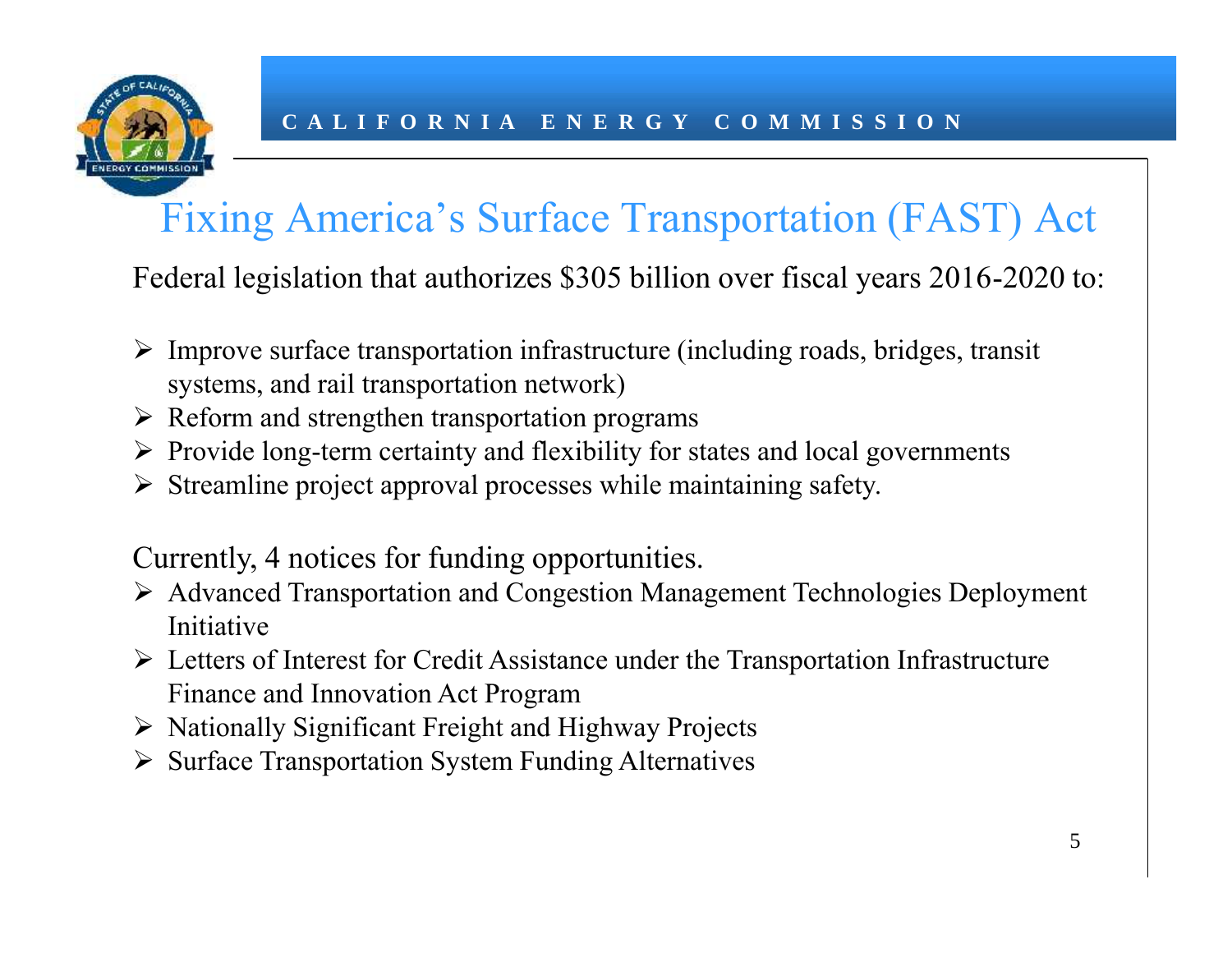

By December 2016, the U.S. Department of Transportation (DOT) must designate national plug-in electric vehicle charging and hydrogen, propane, and natural gas fueling corridors in strategic locations along major highways to improve the mobility of alternative fuel vehicles.

To designate the corridors, DOT will:

- Solicit nominations from state and local officials
- Work with industry stakeholders
- Incorporate existing fueling infrastructure

Within five years of the establishment of the corridors, and every five years thereafter, DOT will issue a report identifying charging and fueling infrastructure, analyzing standardization needs for fuel providers and purchasers, and reestablishing the goal of achieving strategic deployment of fueling infrastructure in the designated corridors by the end of 2020. (Reference Public Law 114-94)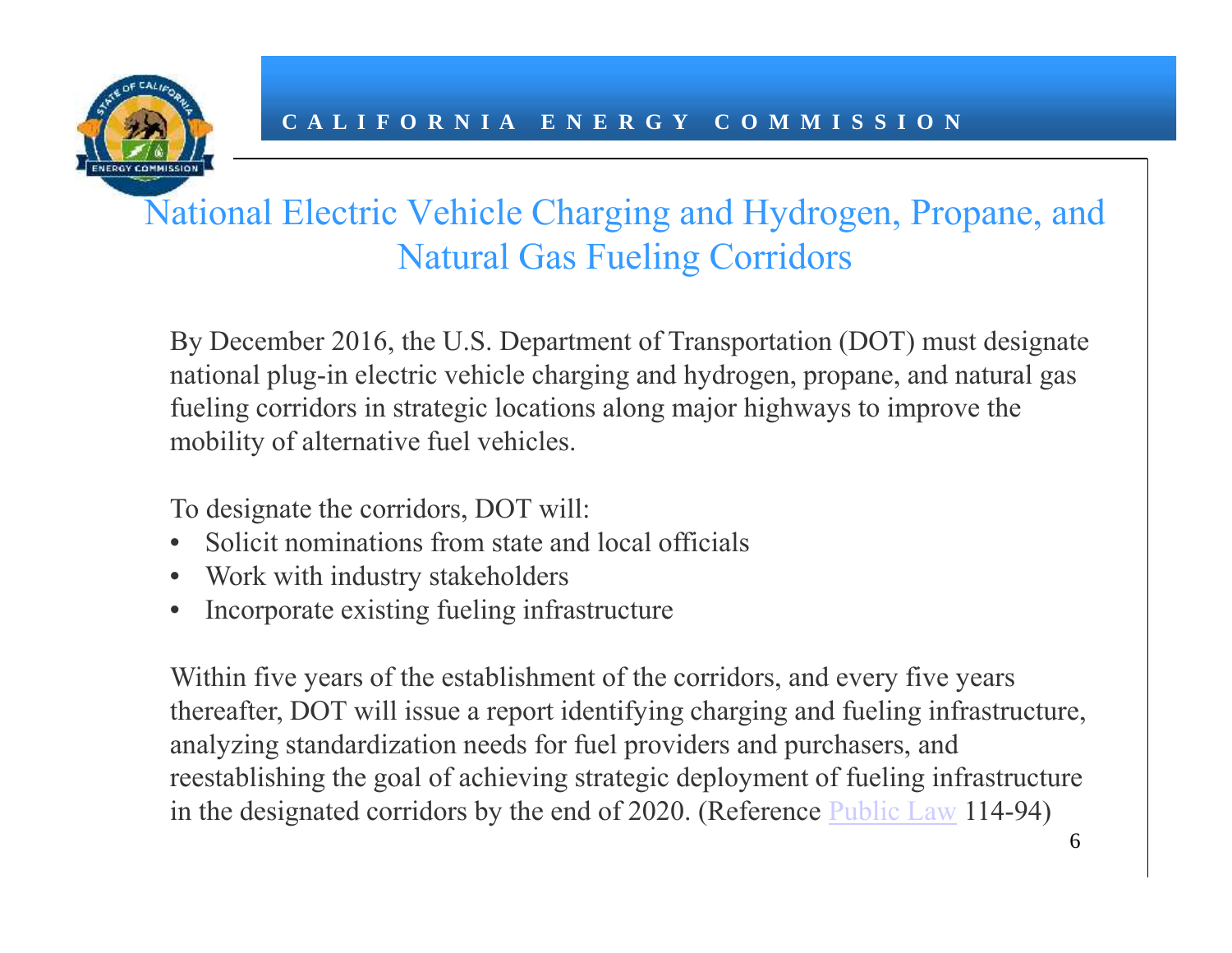

# Energy Commission ARFVTP Alternative Fueling Infrastructure Funding to Date

| <b>Alternative Fuel</b>                                   | <b>Awards (in millions of dollars)</b> |
|-----------------------------------------------------------|----------------------------------------|
| <b>Electric Vehicle Charging</b><br><b>Infrastructure</b> | \$49.5 for 8,748 charging stations     |
| <b>Hydrogen Refueling Infrastructure</b>                  | \$96.0 for 49 fueling stations         |
| <b>Natural Gas Fueling</b><br><b>Infrastructure</b>       | \$21.0 for 65 fueling stations         |
| <b>Upstream Biodiesel Infrastructure</b><br>(production)  | \$4.0 for 4 infrastructure sites       |
| <b>E85 Fueling Infrastructure</b>                         | \$13.7 for 158 fueling stations        |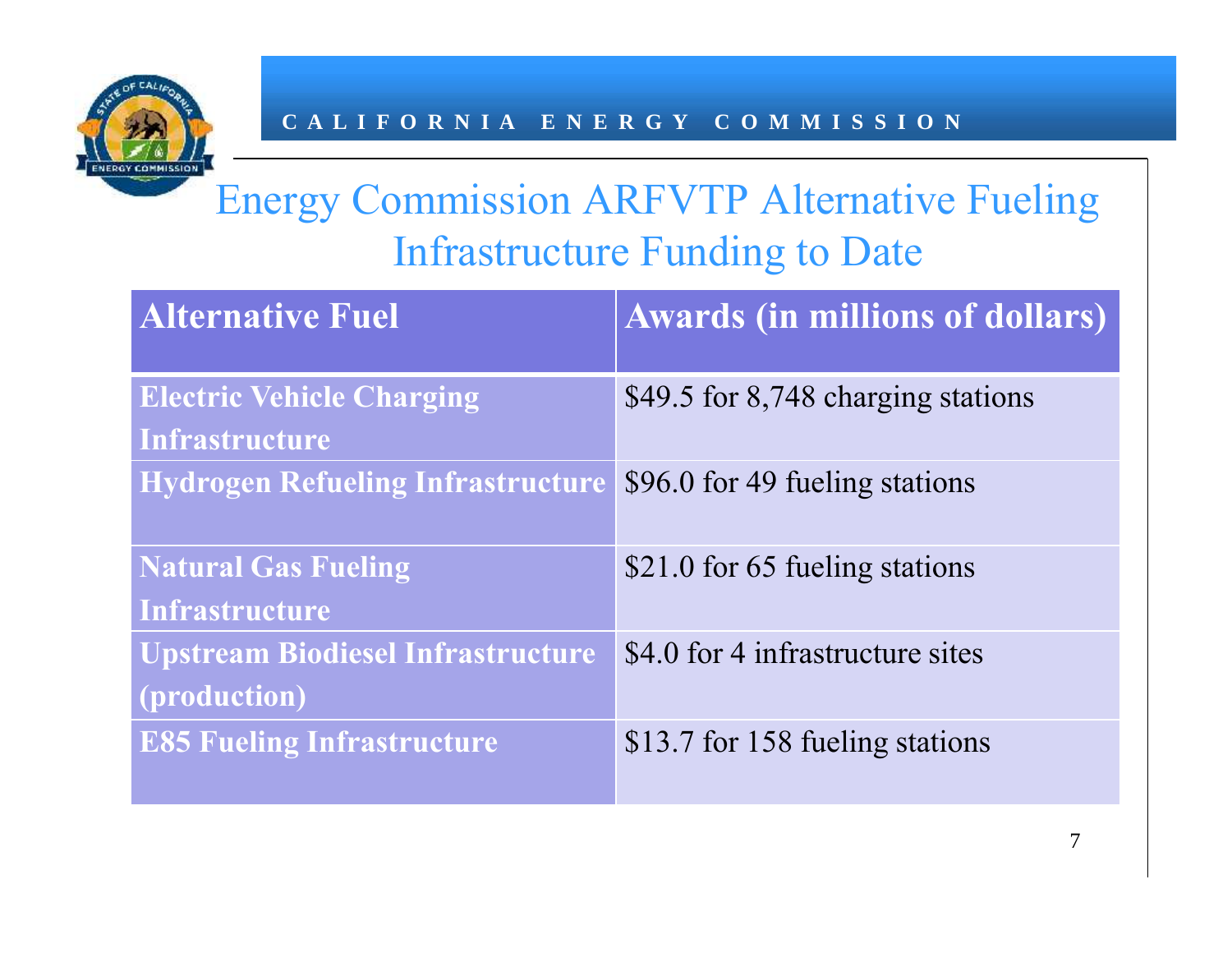# GFO-15-601 Sites

- 41 Sites
	- Interstate-5: 22 sites
	- Highway 99: 11 sites
	- US 101: 8 sites
- 61 DC Fast Chargers
- 42 Level 2 chargers

**Source:** Energy Commission Staff Analysis, PlugShare.com, US Department of Energy Alternative Fuels Data Center

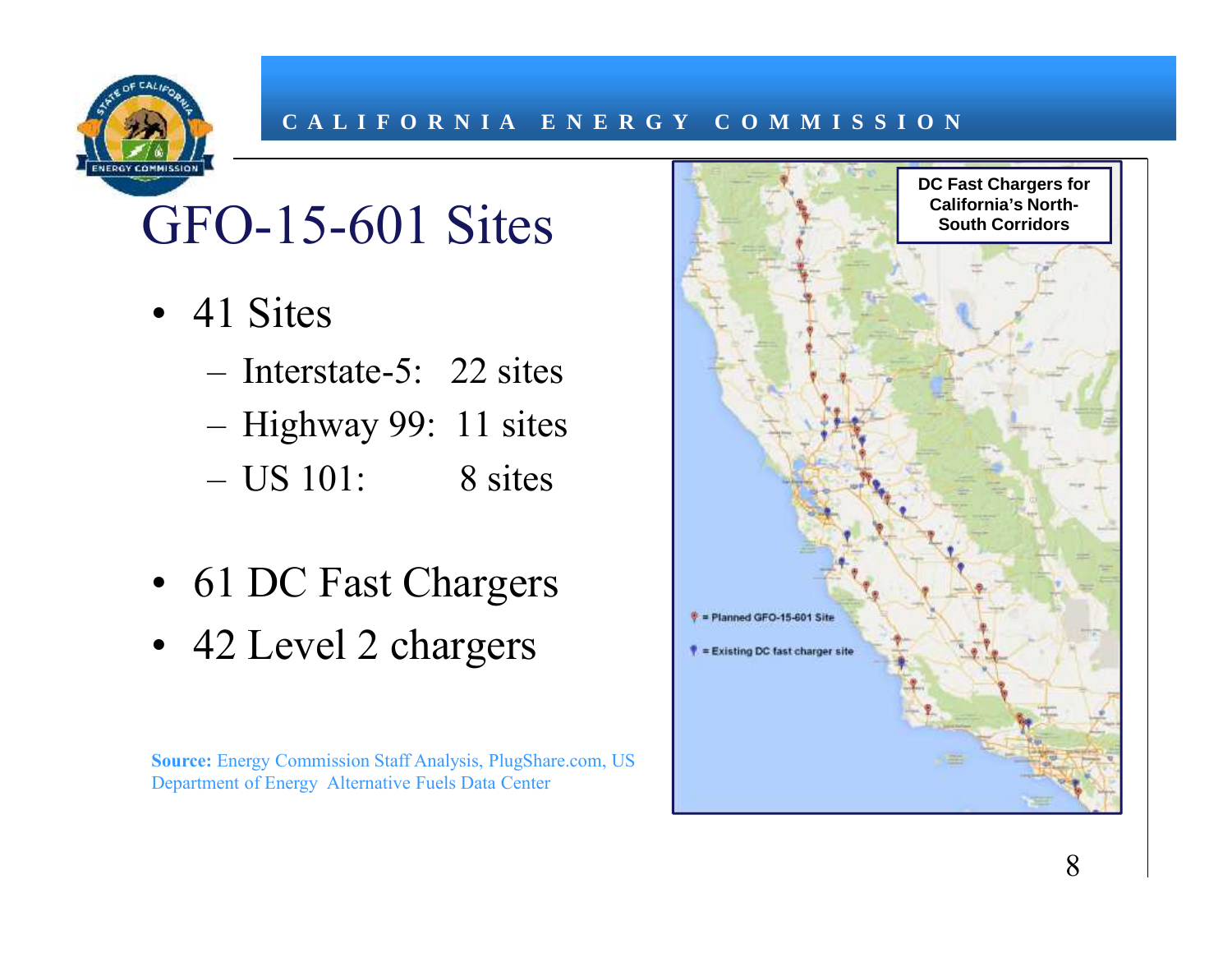

### Central and Northern California DC Fast Charge Corridors: Grant Funding Opportunity 15-601 and 15-603

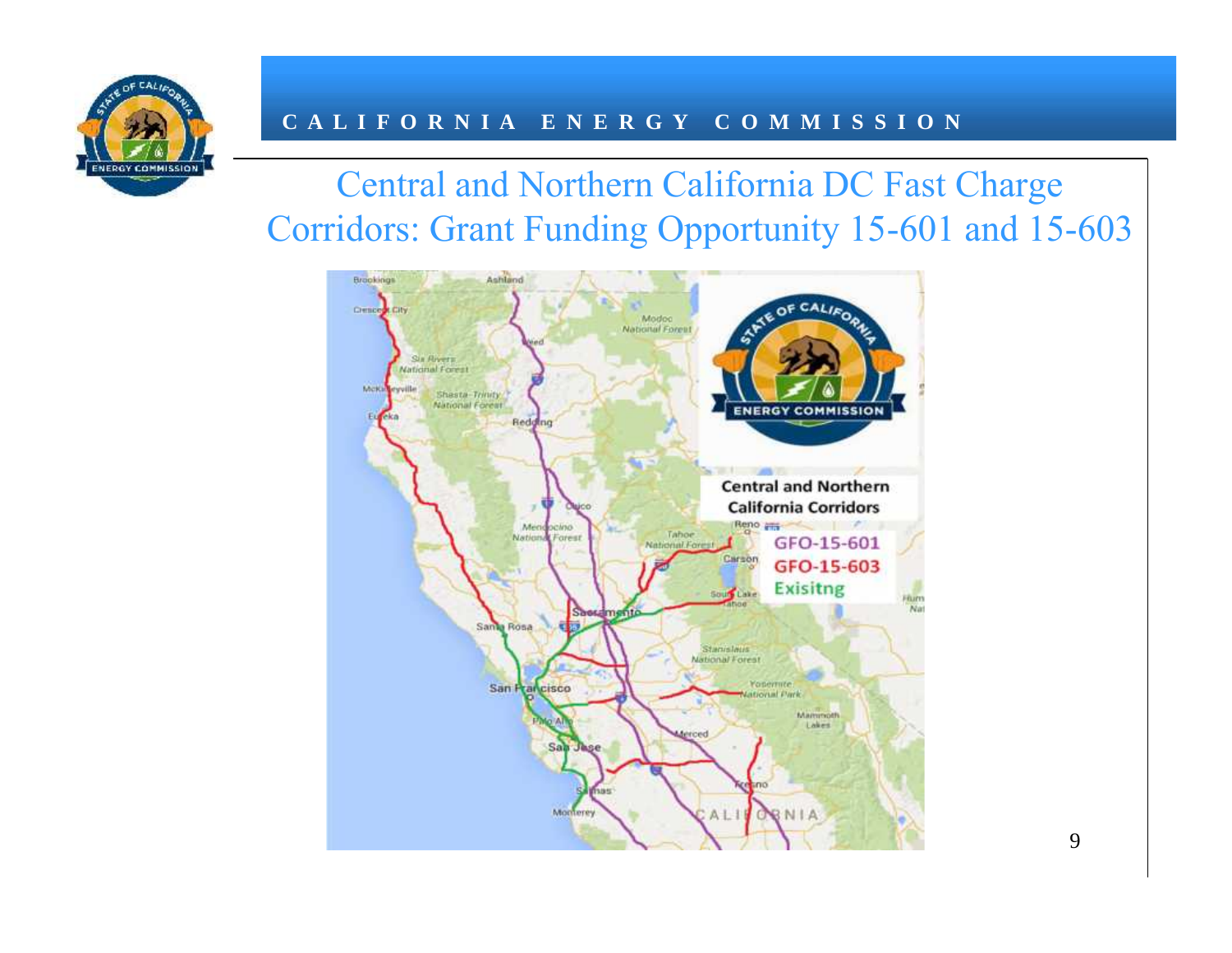

### Southern California DC Fast Charger Corridors: Grant Funding Opportunity 15-601 and 15-603

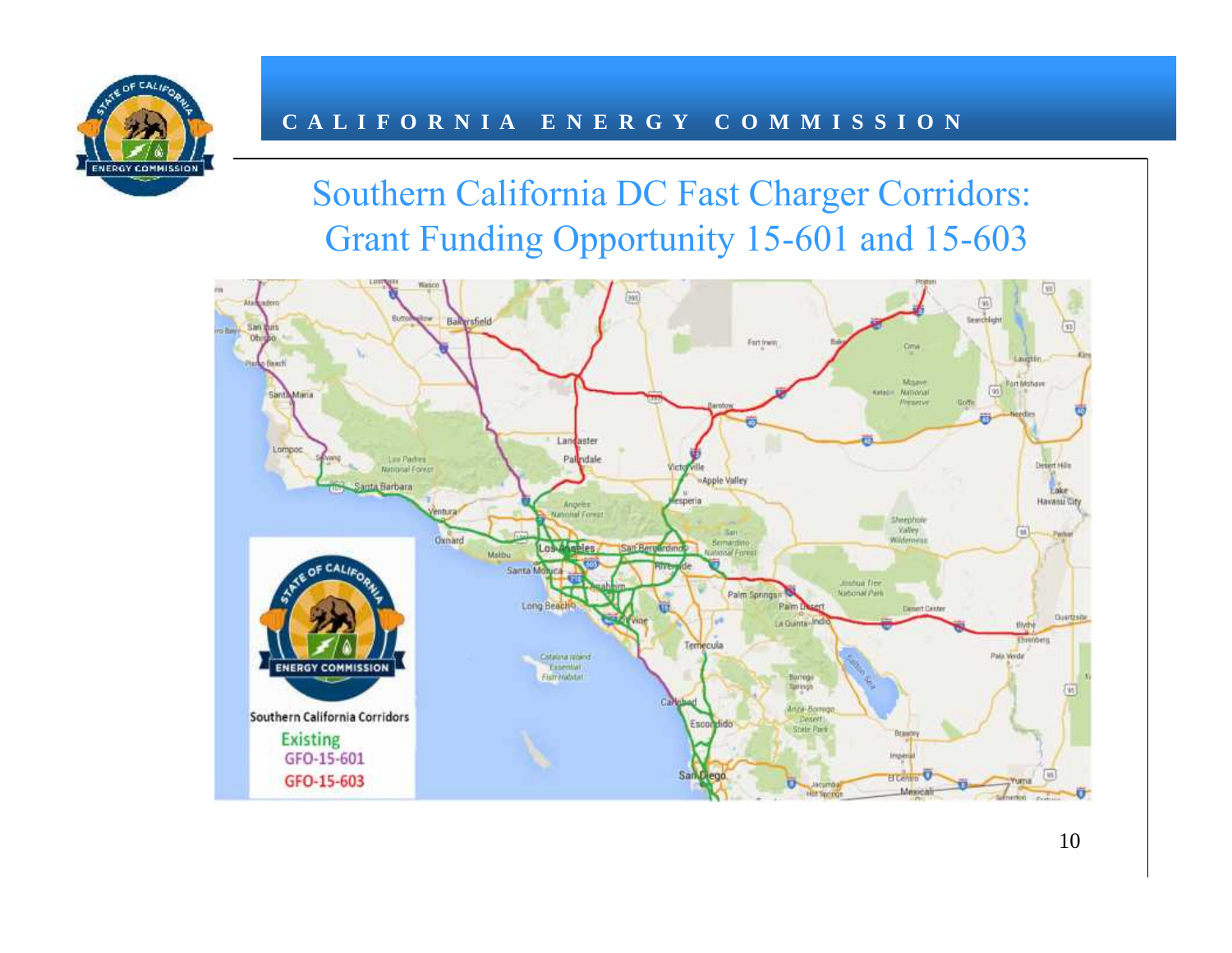

# Energy Commission Funded Hydrogen Refueling Stations in Northern California



11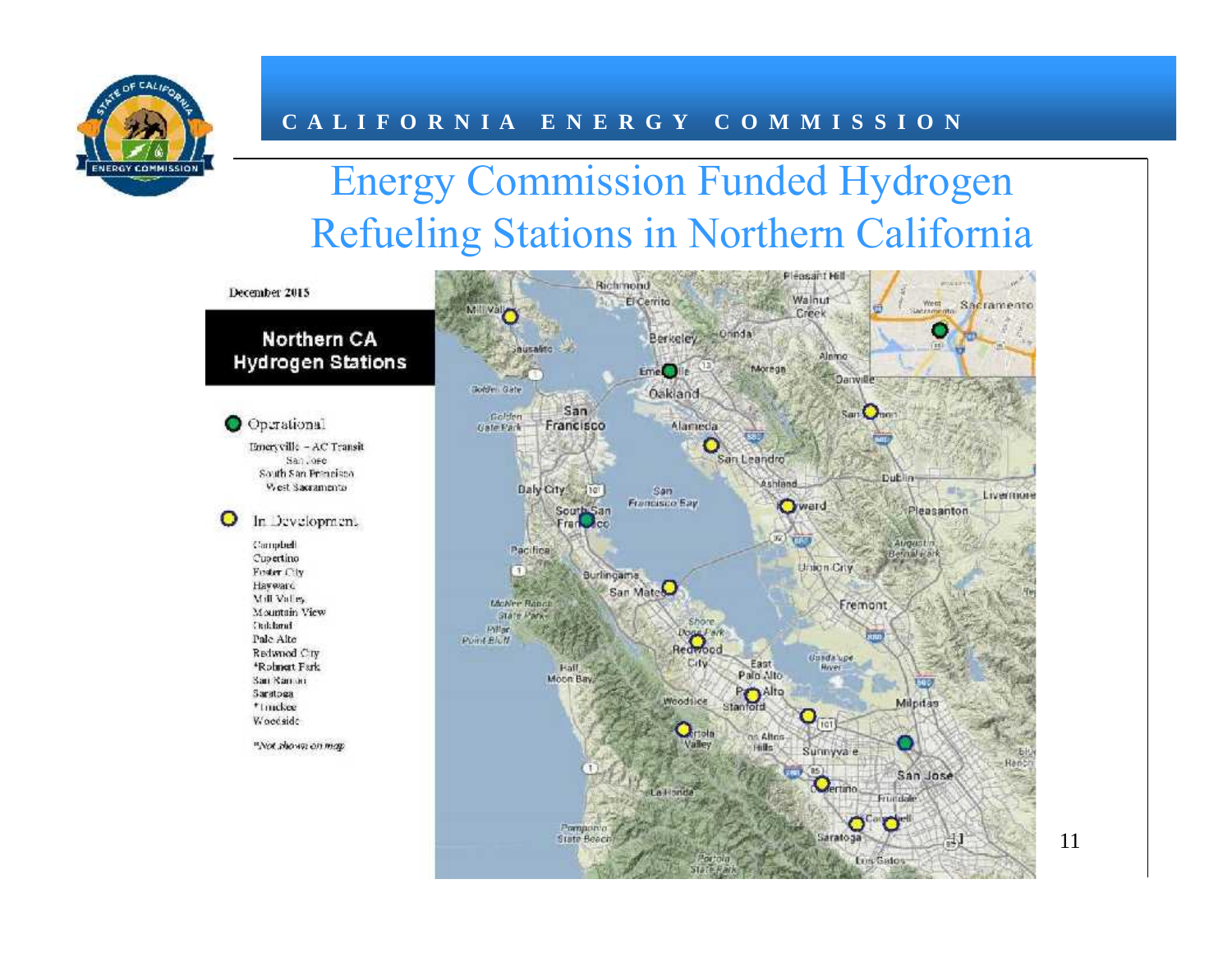

### Energy Commission Funded Hydrogen Refueling Stations in Southern California

December 2015

#### Southern CA **Hydrogen Stations**

#### **Operational**

Burbanit Cocharge\* Corta Mass L'autorid Bar Fauther Valley = 0750 Texion fifth beans La Canada Fhinindge Long Seich Los Angeles = Califiche LA Too Angriet - Tiarhor City Los Angeles - LAX Los Angeles - Sinta Marina Blvt. Newport Beach ENGLIC" Son.2. in C to other c. Sania Mentos \*Thousand Fairm: Rachino Trunsh. Толжно.

#### **O** In Development

22isbenn Chinolipgia: O Syze Viskis, Ave. Lagratic of Lake Hunest Levardale Les Angeles - Berleny Disc Les Angeles Lieron Black Let Angeles - Hellywood Blvd Les Angeles Woodhard Hills Mission Viejot Osta x. osnac Pacific Falmados Redonco Seach ekiwes te Son Trices essenta Forbase San Juan Capturance Bart Publish

"Six ohmen on may



12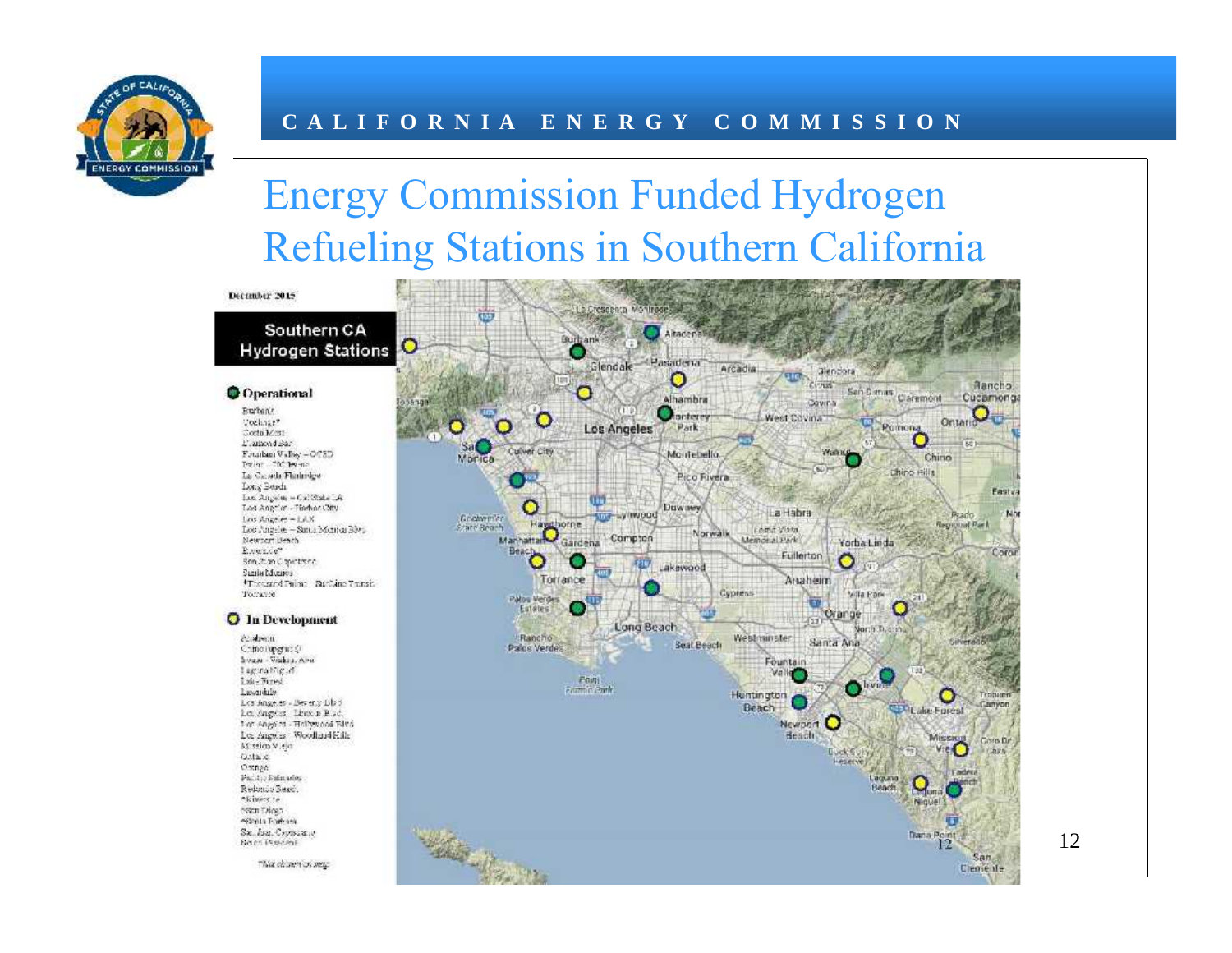

Energy Commission Funded Natural Gas Fueling sanf Stations in San Jose California

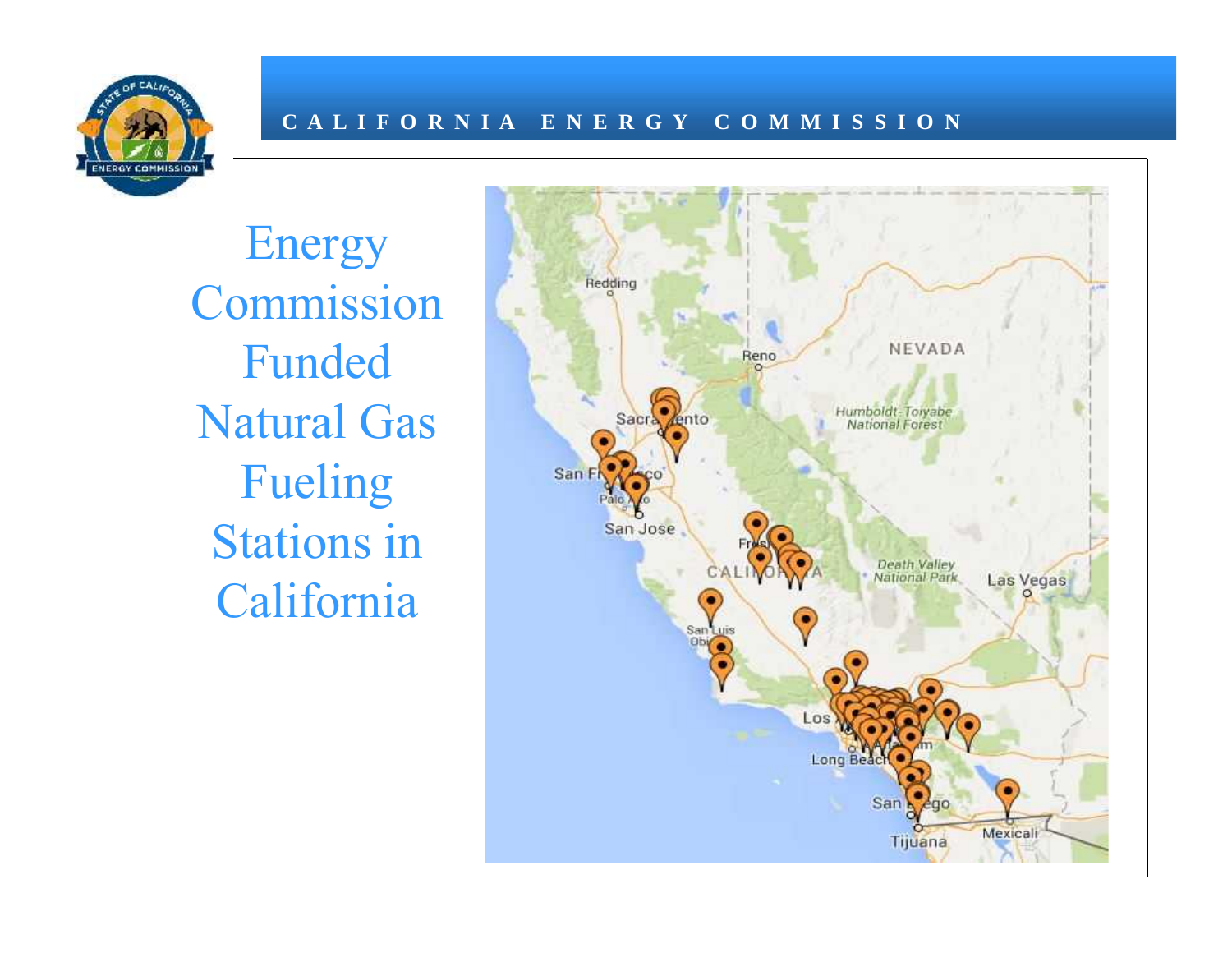

#### **Alternative and Renewable Fuel and Vehicle Technology Program (ARFVTP) Electric Vehicle Support**

| <b>Charging</b><br><b>Connectors</b> | <b>Residential</b> | <b>Multi-</b><br>unit<br><b>Dwelling</b> | <b>Commercial</b> | <b>Workplace</b> | <b>Fleet</b> | <b>DC Fast</b><br><b>Chargers</b> | <b>Total</b> |
|--------------------------------------|--------------------|------------------------------------------|-------------------|------------------|--------------|-----------------------------------|--------------|
| Installed                            | 3,937              | 178                                      | 2,039             | 189              | 100          | 43                                | 6,486        |
| Planned                              | $\blacksquare$     | 167                                      | 1,415             | 236              | 36           | 199                               | 2,053        |
| Other                                |                    |                                          |                   | 209              |              |                                   | 209          |
| <b>Total</b>                         | 3,937              | 345                                      | 3,454             | 634              | 136          | 242                               | 8,748        |



Plus 34 ZEV Regional Readiness Planning Grants: \$7.6 M Charging Infrastructure Grants: \$49.5 M

> CPCFA Loan-Loss Reserve Program: \$2 M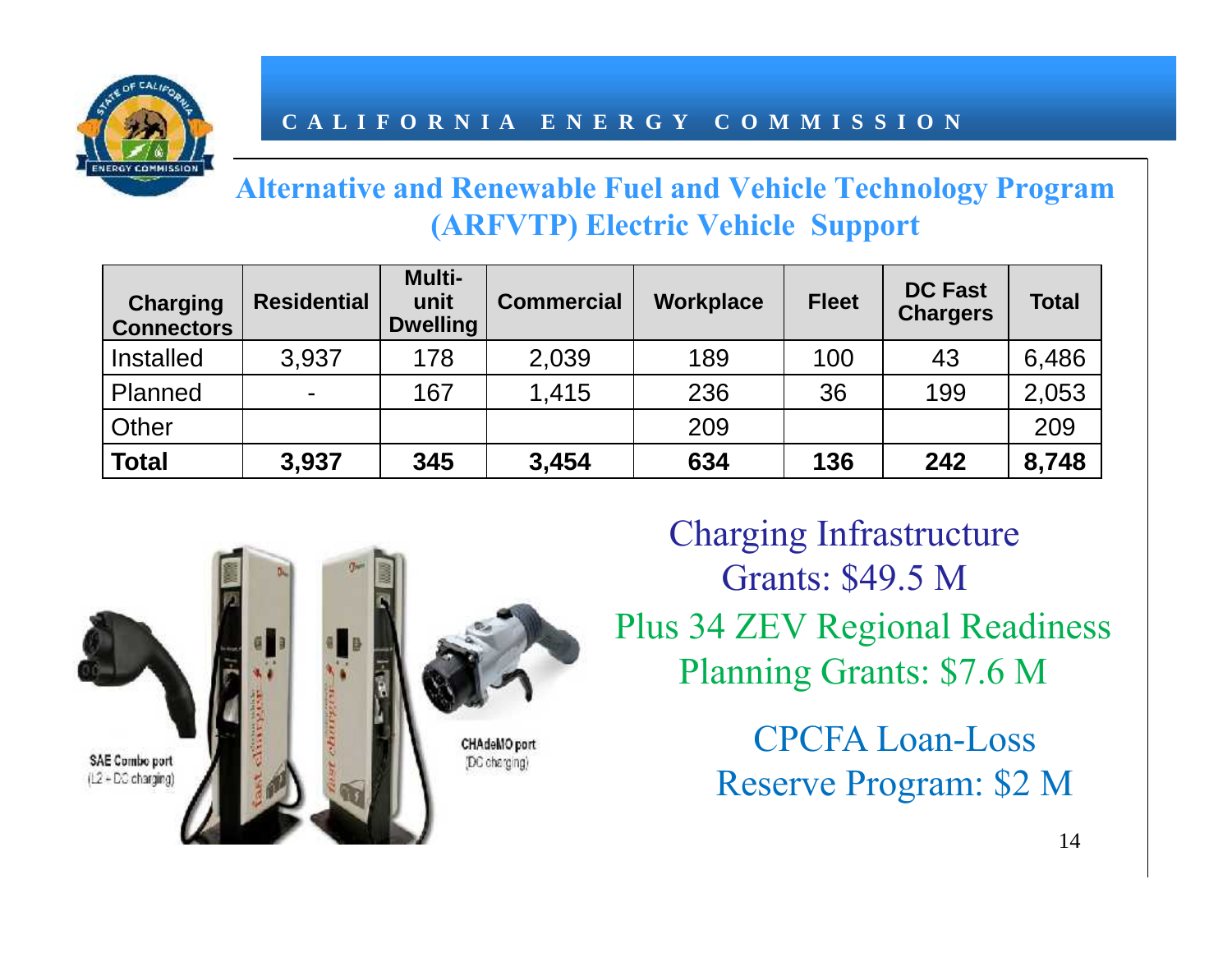

# Regional PEV Readiness Plans

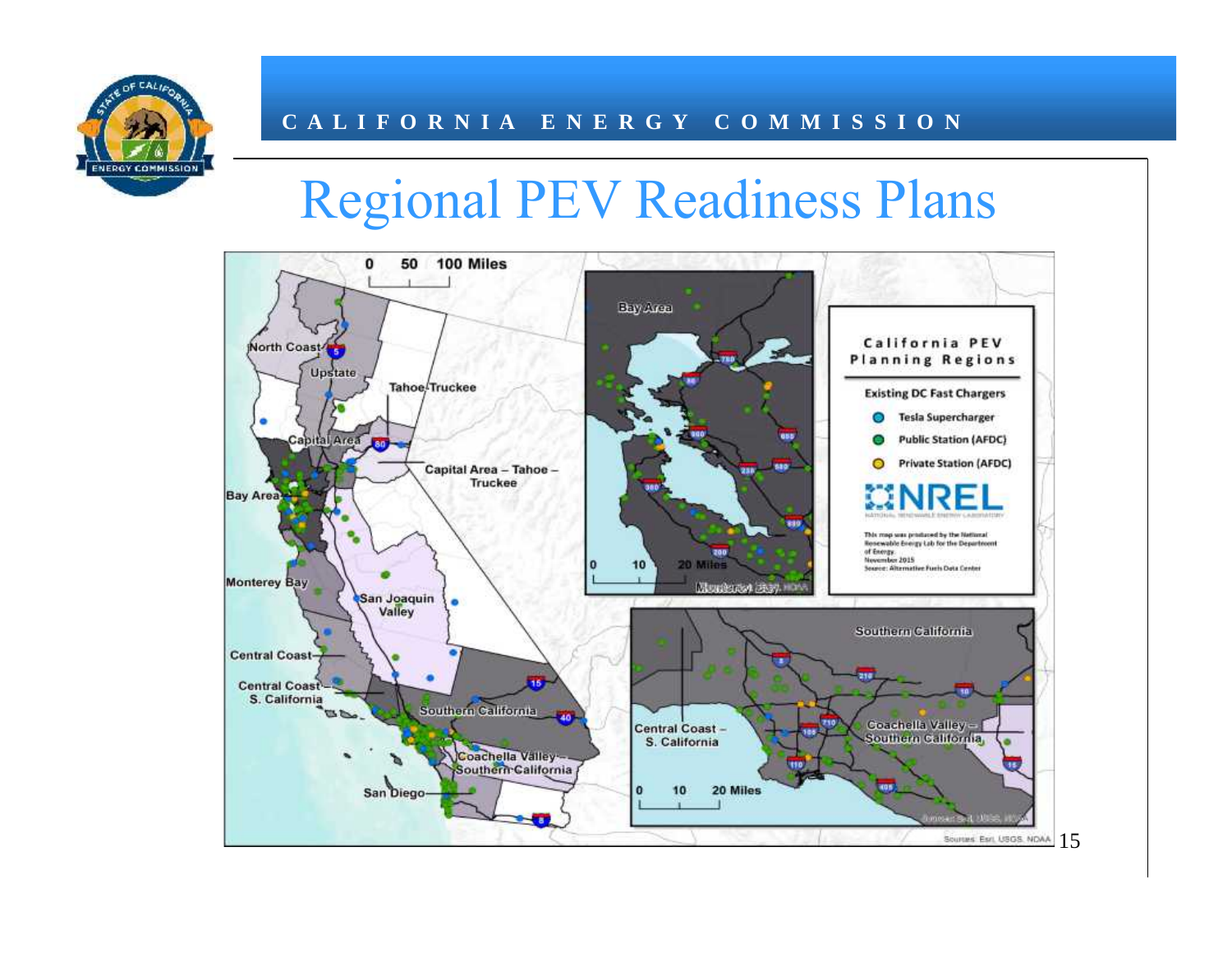

# Energy Commission's EV Charging Infrastructure Focus

- $\triangleright$  Gather data to inform charging infrastructure deployment and update NREL EV Infrastructure Assessment
- $\triangleright$  Coordinate with the CPUC and utilities
- $\triangleright$  Rapidly deploy charging infrastructure to target "fast" followers" and meet California's goals
- $\triangleright$  Choose strategic locations and sites that will spur EV adoption
- $\triangleright$  Include reliability and uptime of charging stations in funding opportunities in order to maintain California's network of chargers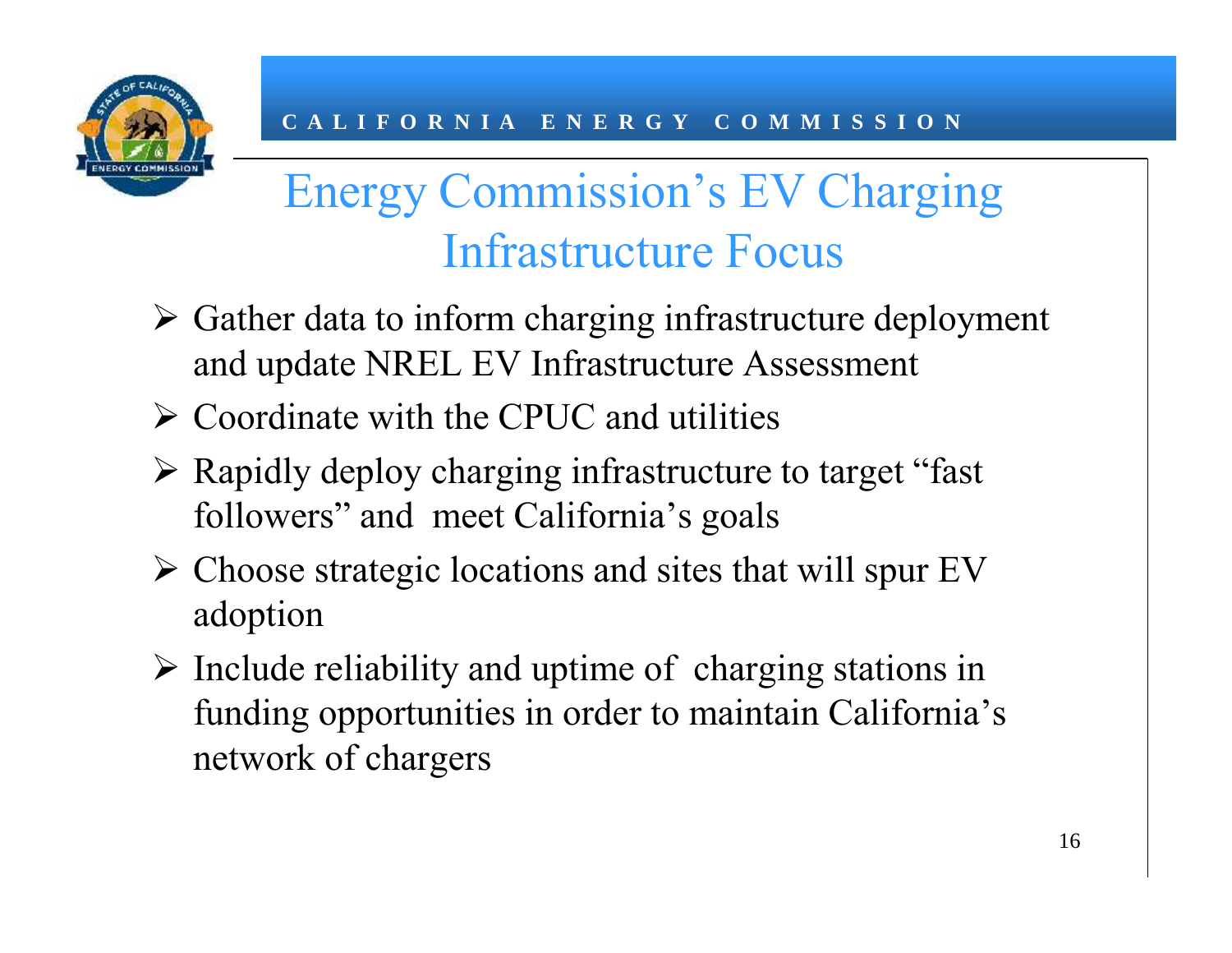

# Energy Commission Current and Upcoming ARFVTP Electric Vehicle Infrastructure Funding **Opportunities**

2016 Charging Infrastructure Funding: \$6.8 million

- DC Fast Charging for California's Interregional Corridors GFO-15-603: \$9.97 million (Applications due June 24, 2016)
- Zero-Emission Vehicle Regional Planning: \$1.9 million
- 2016-2017 ARFVTP Investment Plan:
	- $\geq$  \$17 million for charging infrastructure
	- $\geq$  \$2 million for regional readiness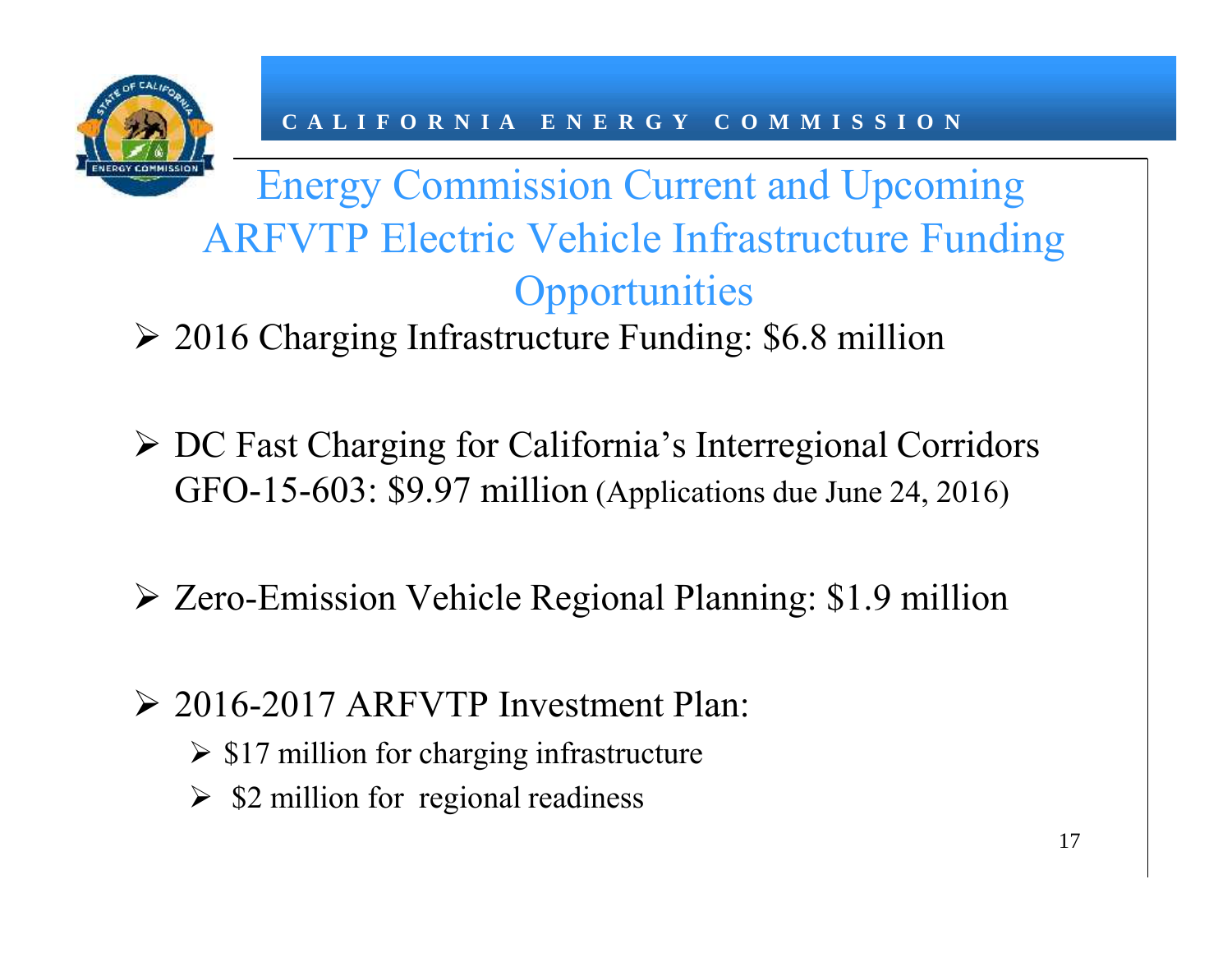

### **Accelerating Fleet Turnover – MD/HD Related Funding** *About 30 Percent of Total Program Funding*

| <b>Technology</b>                                                         | <b>Funding</b><br>(\$ Millions) | <b>No. of Vehicles,</b><br><b>Fueling Stations or</b><br><b>Projects</b> |
|---------------------------------------------------------------------------|---------------------------------|--------------------------------------------------------------------------|
| <b>Commercial Natural Gas Trucks</b>                                      | 67.9                            | 2,400 Trucks                                                             |
| <b>Natural Gas Infrastructure</b>                                         | 21.0                            | 65 Stations                                                              |
| <b>Commercial Propane Trucks</b>                                          | 6.4                             | 514 Trucks                                                               |
| <b>Commercial ZEV Trucks</b><br>(Class 6 package delivery)                | 4.0                             | 160 Trucks                                                               |
| <b>Advanced Technology Truck</b><br><b>Demonstration or Manufacturing</b> | 146.7                           | 64 Projects                                                              |
| <b>Total Funding</b>                                                      | \$246 M                         | 18                                                                       |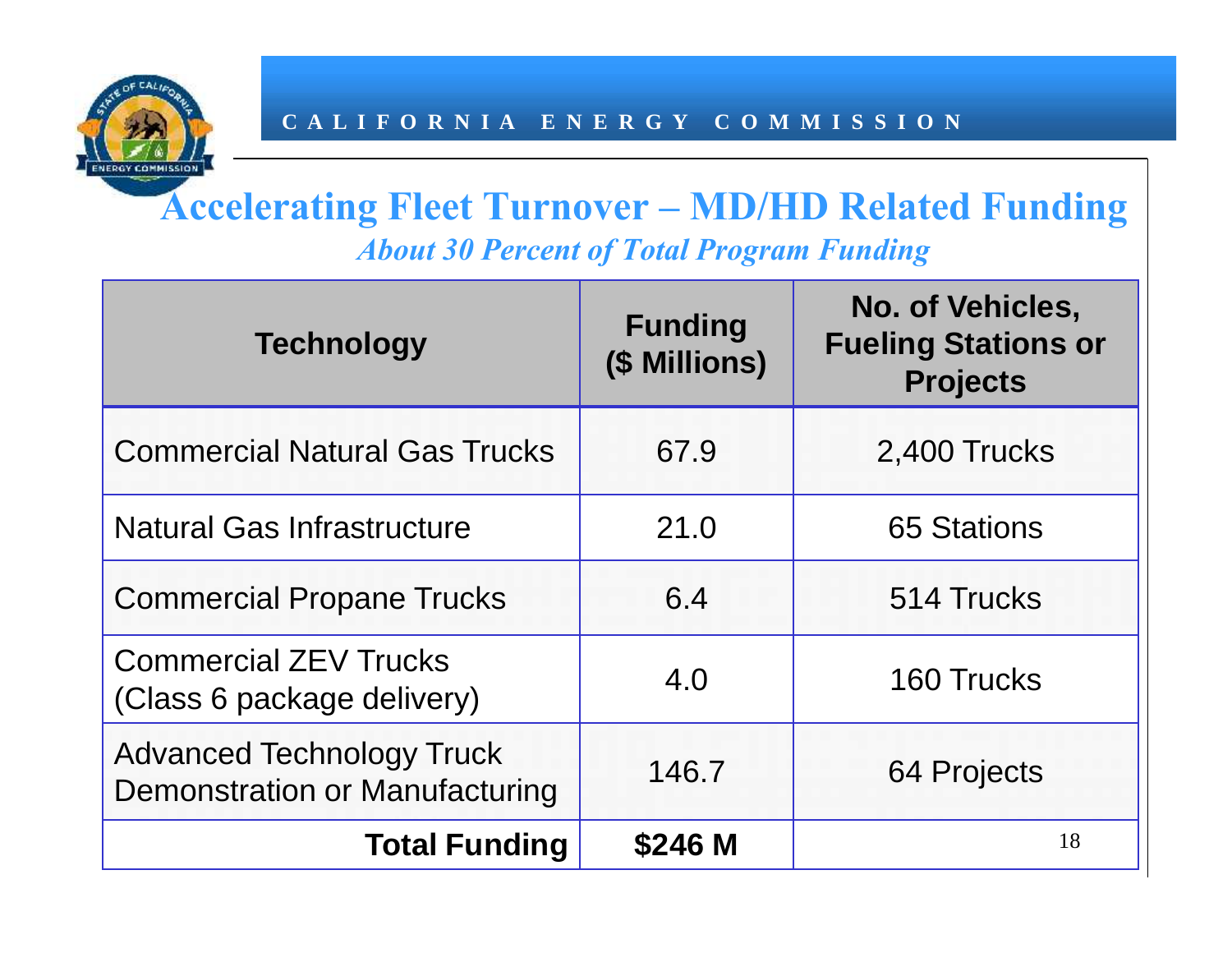

### **Cummins Westport ISL G Near Zero Natural Gas Engine**

- Production to start  $Q^2$  2016<br>• 8.9.1 itre (540 cu, In)
- 8.9 Litre (540 cu. In.)
- In line 6 cylinder
- Spark ignition
- Peak Rating:
	- HP-320 hp Torque -1000 lb-ft
- **Certified to CARB Optional Low NOx 0.02 Standard (Near Zero)**
	- **NOx: 0.02 g/bhp-hr**
	- **PM: 0.01 g/bhp-hr**
- Certified to 2016 EPA / DOT GHG standards
- Three Way Catalyst Aftertreatment
- Manufactured by Cummins in Cummins Engine Plant- Rocky Mount, North Carolina 19





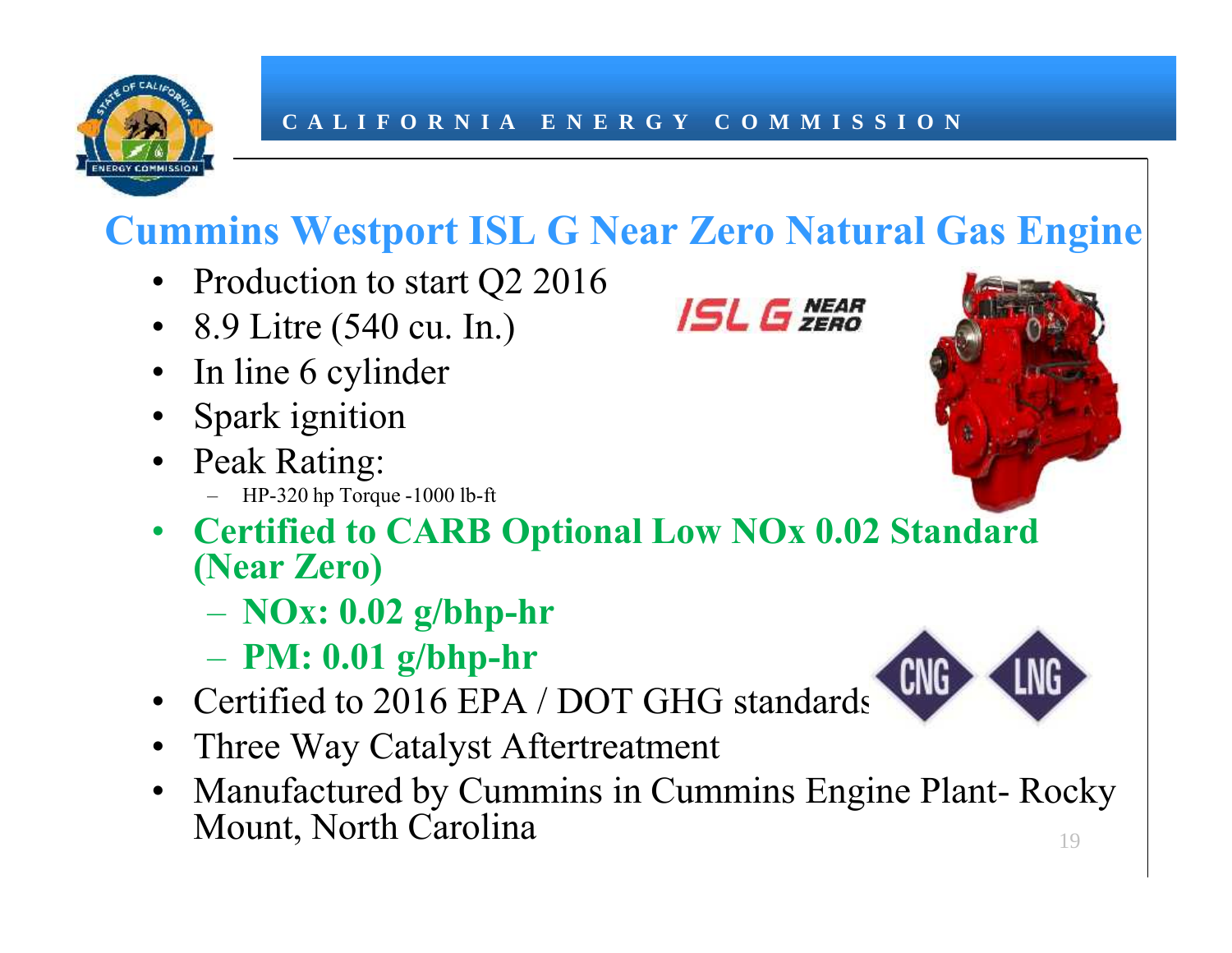

# Energy Commission Funded Medium- and Heavy-Duty Projects







- 1. EPRI-Odyne retrofit of 5 work trucks to PHEV drive
- 2. Transpower Class 8 Electric Truck
- 3. Wrightspeed Inc. hybrid-electric